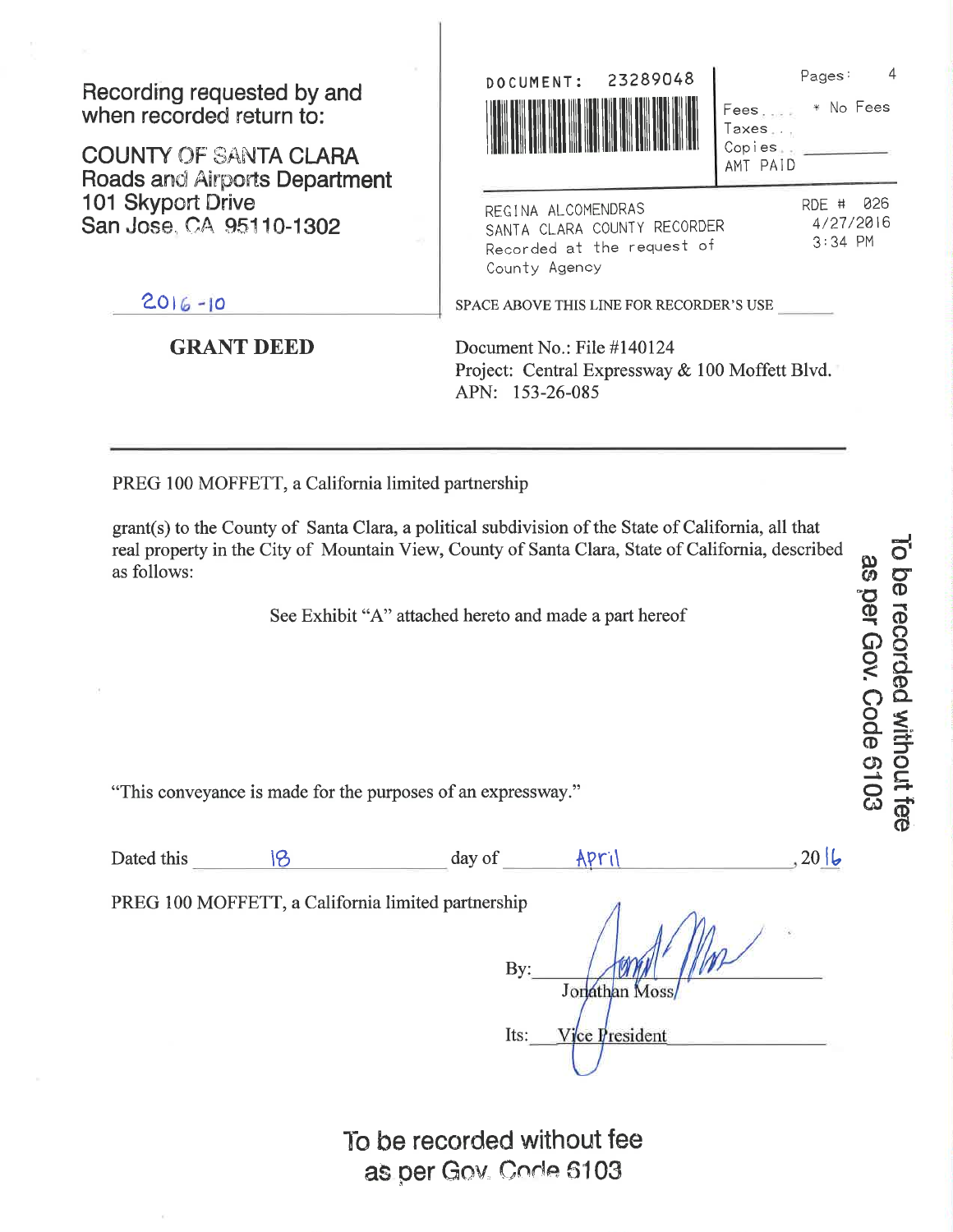April 12, 2016 File #140124

### EXHIBIT "A" LEGAL DESCRIPTION **CENTRAL EXPRESSWAY DEDICATION** LOT B, 100 MOFFETT BOULEVARD MOUNTAIN VIEW, CALIFORNIA

REAL PROPERTY, SITUATE IN THE INCORPORATED TERRITORY OF THE CITY OF MOUNTAIN VIEW, COUNTY OF SANTA CLARA, STATE OF CALIFORNIA, AS FOLLOWS:

BEING ALL OF LOT B, AS SAID LOT B IS SHOWN AND SO DESIGNATED ON THE PARCEL MAP FOR lOO MOFFETT BOULEVARD, RECORDED DECEMBER I I, 2014, IN BOOK 878 OF MAPS, AT PAGES 40 - 42, IN THE OFFICE OF THE COUNTY RECORDER OF SANTA CLARA COUNTY.

CONTAINING 1,752 SQUARE FEET OF LAND, MORE OR LESS.

#### END OF DESCRIPTION

B. mc Mury

PETER B. McMORROW RCE NO. 31954

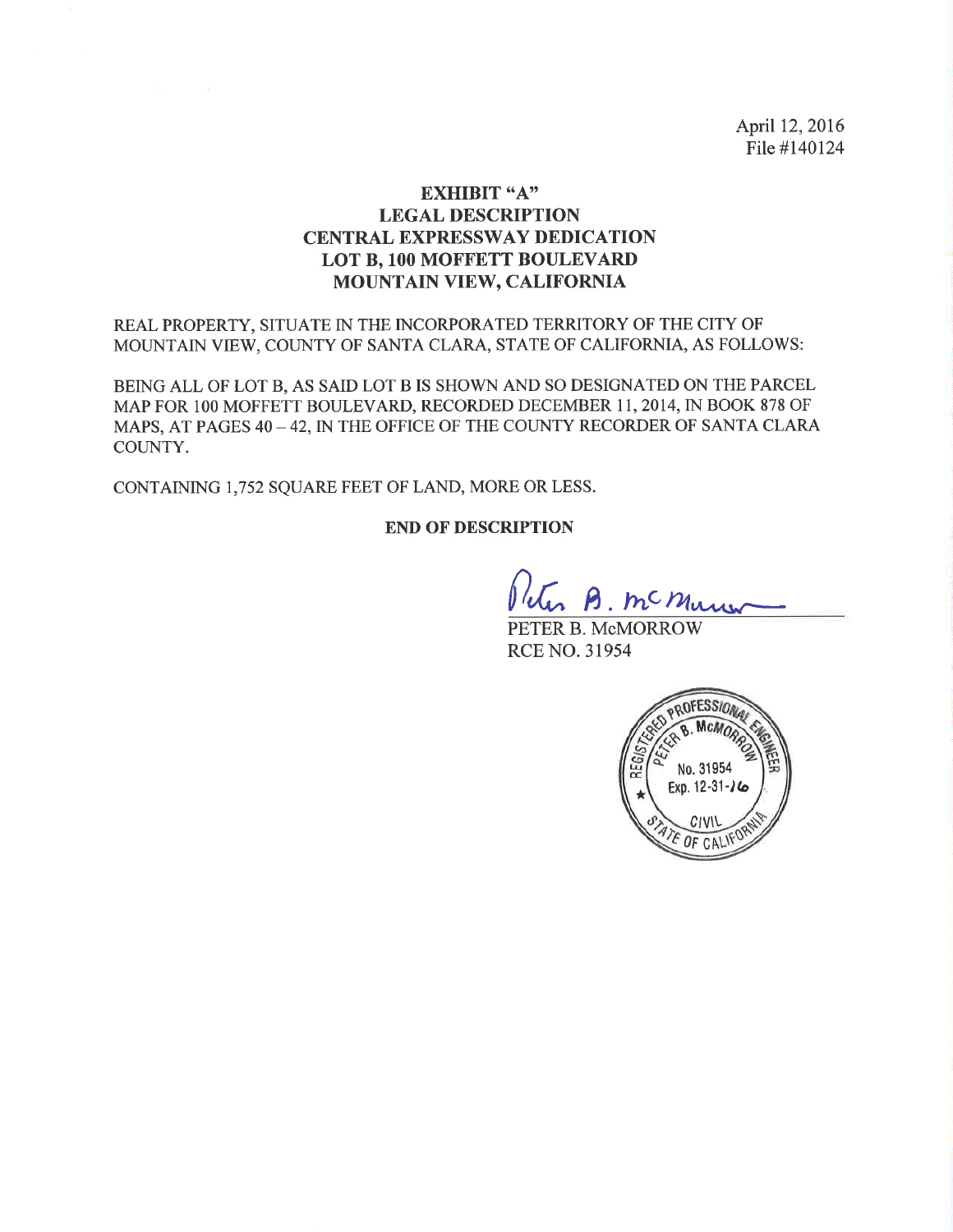#### **CALIFORNIA ALL-PURPOSE ACKNOWLEDGMENT**

**CIVIL CODE § 1189** 

A notary public or other officer completing this certificate verifies only the identity of the individual who signed the document to which this certificate is attached, and not the truthfulness, accuracy, or validity of that document.

| State of California<br>county of San MateD |                                                                               |
|--------------------------------------------|-------------------------------------------------------------------------------|
| before me.                                 | Vanessa Hernandez, Notary Public<br>Here Insert Name and Title of the Officer |
| Jonathan<br>personally appeared            | Moss<br>Name(s) of Signer(s)                                                  |

who proved to me on the basis of satisfactory evidence to be the person(s) whose name(s) is/are subscribed to the within instrument and acknowledged to me that he/she/they executed the same in his/her/their authorized capacity(ies), and that by his/her/their signature(s) on the instrument the person(s), or the entity upon behalf of which the person(s) acted, executed the instrument.



I certify under PENALTY OF PERJURY under the laws of the State of California that the foregoing paragraph is true and correct.

WITNESS my hand and official seal.

**Signature** 

Place Notary Seal Above

**OPTIONAL-**

Though this section is optional, completing this information can deter alteration of the document or fraudulent reattachment of this form to an unintended document.

| <b>Description of Attached Document</b><br>Title or Type of Document: Crant Deed Document Date:<br>Number of Pages: $2$ Signer(s) Other Than Named Above: $\frac{1}{2}$                                                            |                                               |  |  |
|------------------------------------------------------------------------------------------------------------------------------------------------------------------------------------------------------------------------------------|-----------------------------------------------|--|--|
| <b>Capacity(ies) Claimed by Signer(s)</b>                                                                                                                                                                                          |                                               |  |  |
|                                                                                                                                                                                                                                    |                                               |  |  |
|                                                                                                                                                                                                                                    | Corporate Officer - Title(s):                 |  |  |
| $\Box$ Partner $ \Box$ Limited $\Box$ General                                                                                                                                                                                      | $\Box$ Partner $-\Box$ Limited $\Box$ General |  |  |
| $\Box$ Individual $\Box$ Attorney in Fact                                                                                                                                                                                          | $\Box$ Individual $\Box$ Attorney in Fact     |  |  |
| □ Trustee □ Guardian or Conservator                                                                                                                                                                                                | □ Trustee □ Guardian or Conservator           |  |  |
|                                                                                                                                                                                                                                    |                                               |  |  |
| □ Other: <u>University Other:</u> University Other: University Other: University Other: University Other: University Other: University Other: University Other: University Other: University Other: University Other: University O |                                               |  |  |
|                                                                                                                                                                                                                                    |                                               |  |  |
|                                                                                                                                                                                                                                    |                                               |  |  |

©2014 National Notary Association • www.NationalNotary.org • 1-800-US NOTARY (1-800-876-6827) Item #5907

Signature of Notary Public